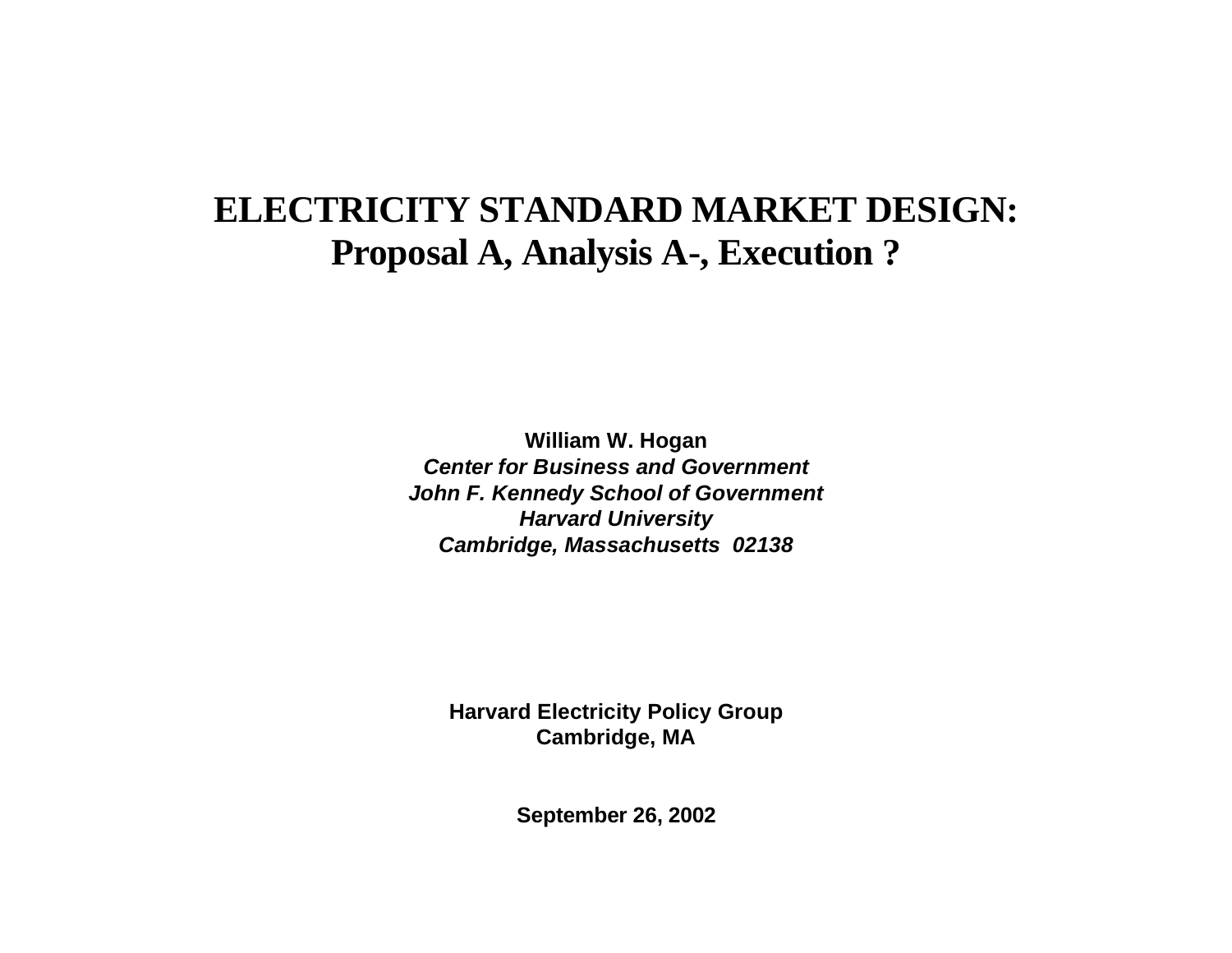**The public policy debate over reshaping the electricity industry confronts major challenges in balancing public interests and reliance on markets.**

• **Enron memos.** 'Ricocheting' off the 'Death Star'. The smoking gun or collateral damage?

"…a University of California economist and energy expert said the focus on Enron and its apparent dancing around and over the ISO's rules could divert attention from larger problems. … My concern is … that FERC is going to use this to say the problem is with the ISO's rules and that's what caused the crisis and it's your own fault,…The larger problem … was with the owners of California's power plants who he said created artificial shortages to drive up prices."<sup>1</sup>

"The Enron memos reveal one an important fact about the behavior of electricity suppliers that was strongly disputed by many observers of competitive electricity markets but is a maintained assumption for economists studying these markets. That is, sellers intend to make as much money as possible and will use all available strategies to achieve this goal."<sup>2</sup>

### **Why do we need any market design, much less good market design? The three top reasons are:**

- 1. Incentives
- 2. Incentives
- 3. Incentives

Once parties have choices, it is critical to get the incentives to reflect the effects of the choices.

 $1$  Severin Borenstein quoted in "Federal Regulators Orders California Electricity Sellers to Save Documents," Knight Ridder/Tribune Business News, May 8, 2002.

 $2$  Frank A. Wolak, Statement before the Senate Committee on Commerce, Science and Transportation, Washington D.C., May 15, 2002. p. 3.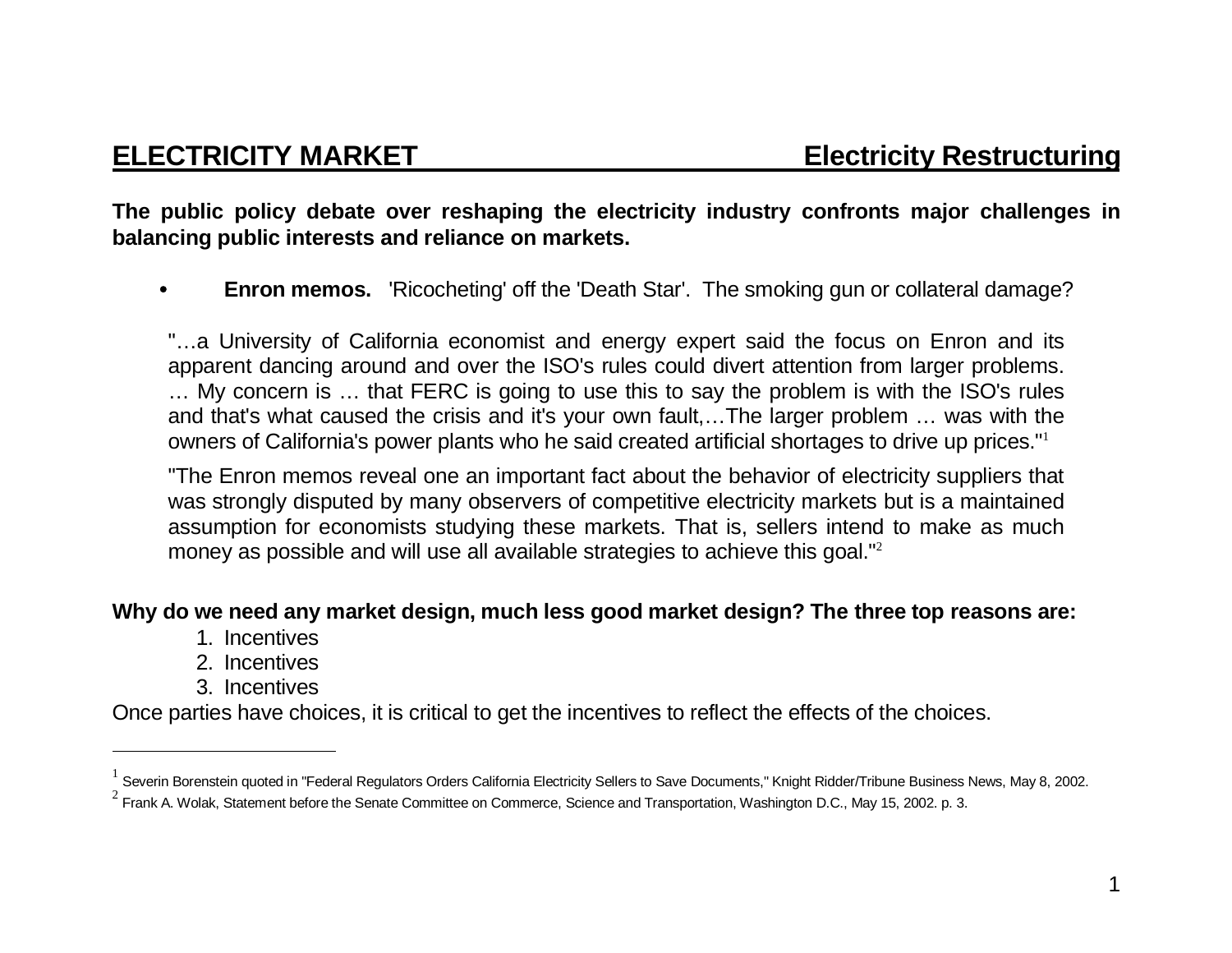**The failures of electricity restructuring have ranged from the embarrassing to the negligent. Public officials and market participants are at a crossroads. But the road to take depends on the diagnosis of the failures and the identification of the needed corrections.**

- **Go Back.** Can markets work well in the case of electricity? If not, then the old model of monopoly and regulation may be the best choice. But has too much happened since EPAct of 1992? It would be both difficult and expensive to go back, and the delay would create even more crises.
- **Stand Still.** Can we simply stay where we are and fix a few leaks, letting the regulators go home early? The rules are in turmoil and market institutions are fragile. The ostrich strategy is an invitation to continued surprises, and this should be no surprise.
- **Go Forward.** Can we go forward, put good markets in place, and treat the costs of the mistakes as the sunk costs of an expensive education? This requires leadership by the regulators, in Washington and in the states. We know what we must do:
	- ¾ Regional Transmission Organizations.
	- ¾ Standard Market Design.
	- $\triangleright$  Significant Demand Participation.
	- ¾ Market Power Mitigation.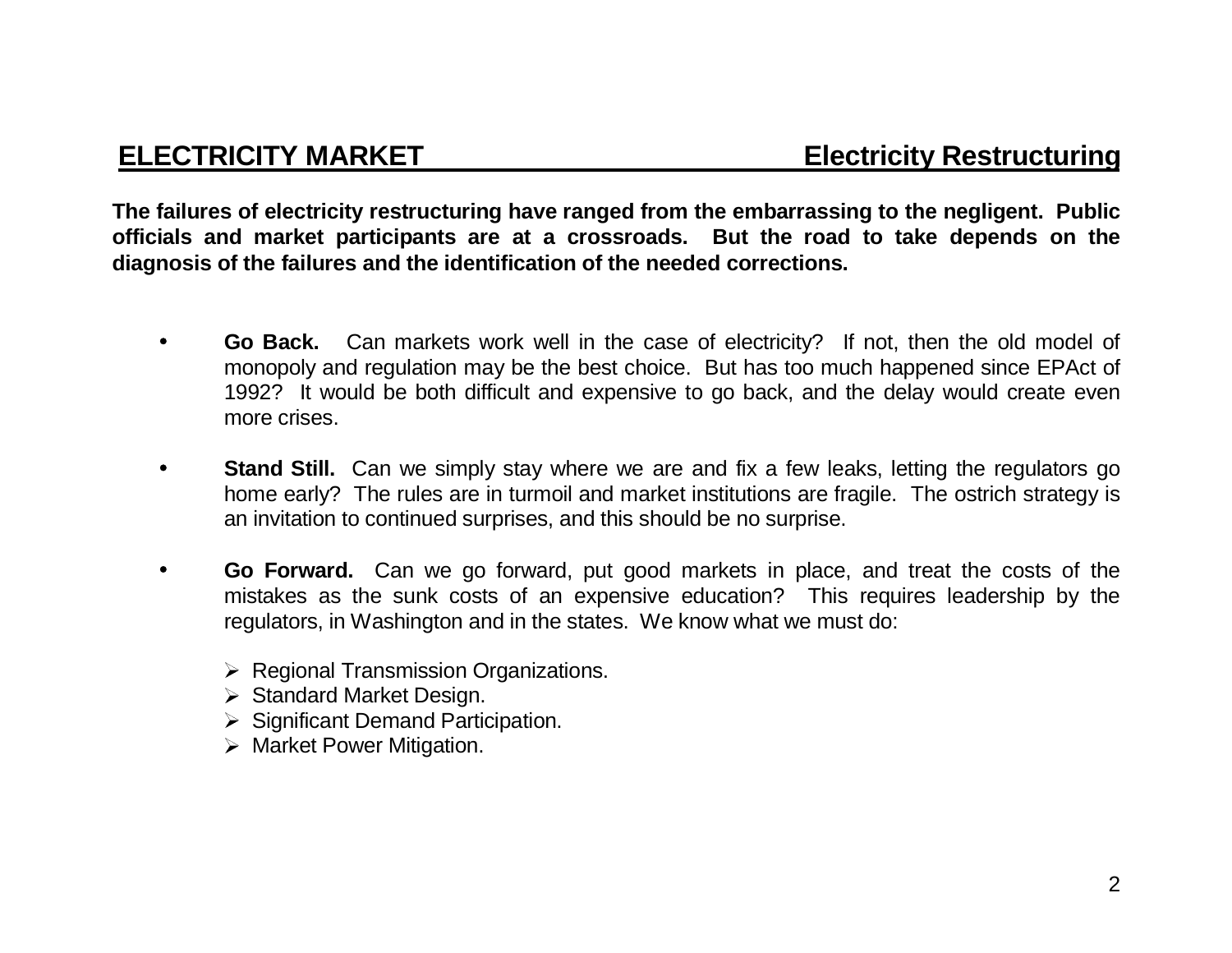## **ELECTRICITY MARKET MARKET** Market Design

**There is an underlying premise in many prior market design proposals that the functions of the independent system operator (ISO, aka ITP) can be largely separated from the operation of a wholesale spot market. This is a mistake.**<sup>3</sup>

#### **A False Goal**

**Minimize the role of the ISO:** In an attempt to have a small footprint for the ISO, there is a common argument that the ISO functions should be restricted to reliability and separated from the operation of the spot market. In practice, the lack of an efficient spot market and efficient pricing drives the ISO to intervene ever more, but without the tools of the market. The ISO ends up large and intrusive, and the market works badly or not at all.

#### **Better to**

**Recognize the minimum requirements of an ISO:** There are certain functions that only the ISO can perform, and these should be done both efficiently and to support a competitive market. Done right, the result is healthy bilateral trading, liquidity, and ease of entry.

It is not good public policy to intentionally design the ISO functions to be inefficient. If we do so, we will succeed, and the ISO will not be able to provide the services that the market needs to handle the complexity of the electricity system. A well designed ISO, operating a spot market, providing price signals, and supporting transmission hedges, results in the smallest footprint possible.

 <sup>3</sup>W. Hogan, "A Wholesale Pool Spot Market Must Be Administered by the Independent System Operator: Avoiding the Separation Fallacy," The Electricity Journal, December 1995, pp. 26-37.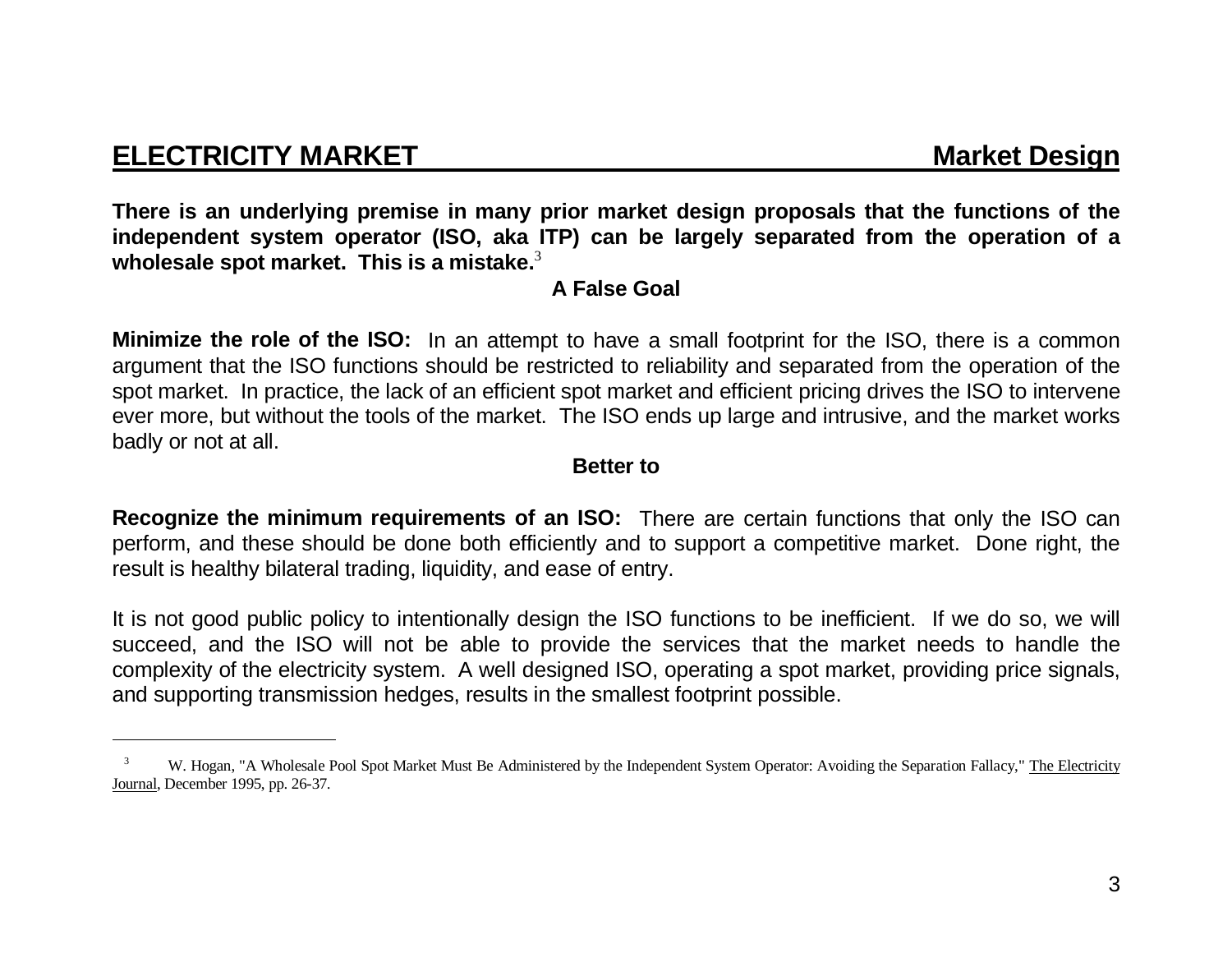## **ELECTRICITY MARKET Some Lessons of Market Formation**

**Cycles around the loop take months to years when it is only talk. Once implemented, cycles take years or forever.**

 $\bullet$  **Don't Assume It is Easy to Muddle Through.** Errors are costly. Bad market design leads to serious disruption itself (PJM-1997, NE-1999) or helps make bad problems worse (California-2000). Bad governance structures make all problems more difficult.



 $\bullet$  **Get the Prices Right.** When a monopoly that makes all the decisions, the details matter less. But whenever market participants are given a choice, it is critical that they see the right prices. Market participants will respond to incentives. That after all, is the foundation for restructuring. Opportunity cost pricing supports efficient behavior. Otherwise, the system operator and regulators will be forced to intervene with non-market mechanisms that negate the broader purpose.

- $\bullet$  **Recognize that the Market Can't Solve the Problem of Market Design.** There are too many moving parts that must move together. Absent strong public oversight, the complex interactions and the competing interests provide a textbook case for sacrificing the public interest and sinking to the least common denominator.
- • **Face Squarely the Mandates of Order 2000.** If FERC means what it says, the Order goes a long way in defining how a wholesale electricity market must be organized. But it is too timid and indirect. "If it looks like a duck and walks like a duck, it must be a duck." In the SMD NOPR, FERC makes clear what it means. If it follows through, there can be a workable market.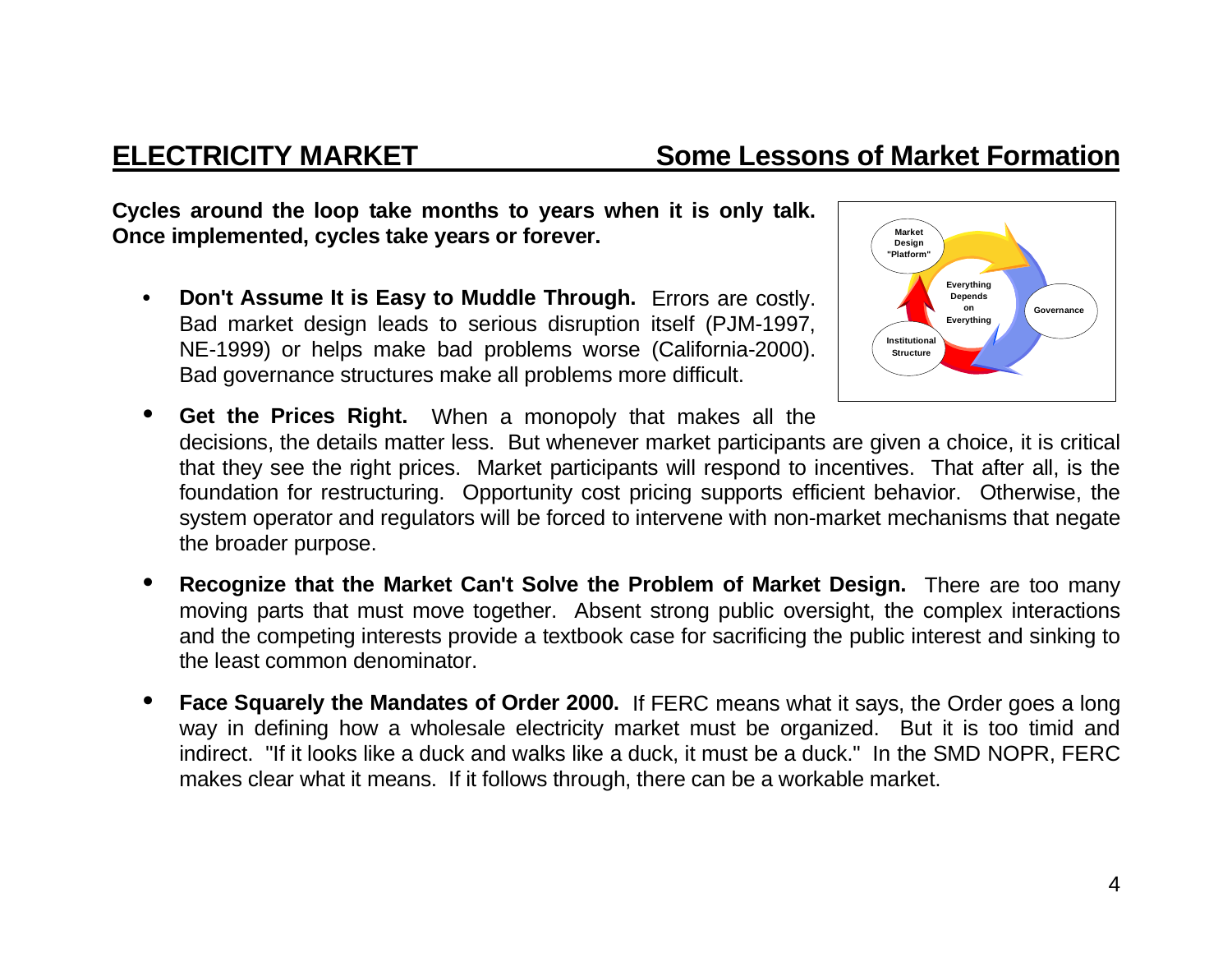# **ELECTRICITY MARKET**

**The Regional Transmission Organization (RTO) Millennium Order (Order 2000) Standard Market Design (SMD) NOPR contains a workable market framework that is working in places like New York and the PJM Interconnection in the Mid-Atlantic Region.**



**Poolco…ISO…IMO…GO/SO…Transco…RTO… ITP…: "A rose by any other name …"**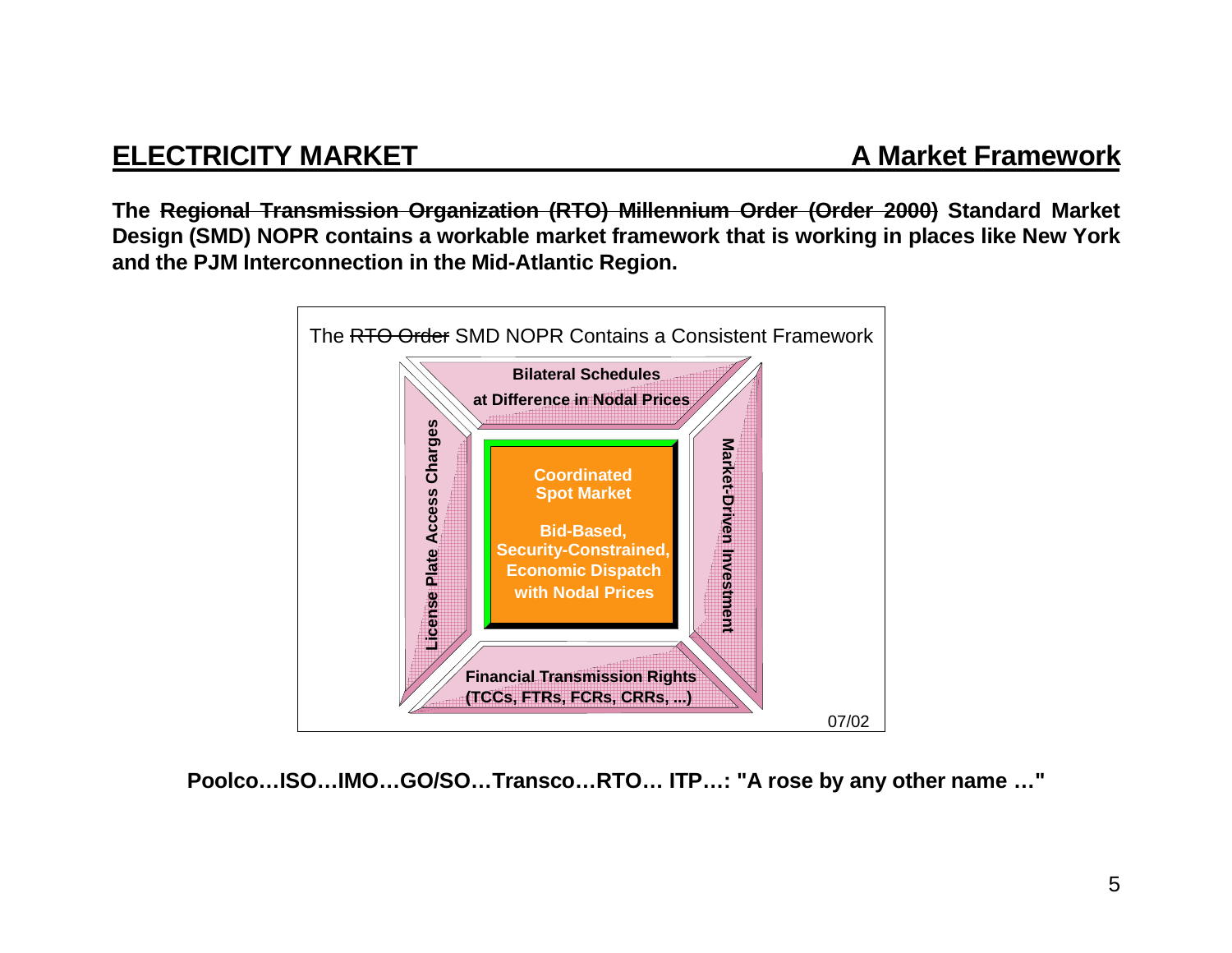### **ELECTRICITY MARKET**

**In the SMD NOPR of 2002, the FERC covers a great deal of ground beyond the basics of coordinated spot markets and financial transmission rights. At a high level, it gets an A for the basic proposal.**

- **Spot Markets:** The greatest strength is in the clear instructions for real-time balancing markets, and integrated day-ahead markets with financial transmission rights. Here the design has many gears that have to mesh, and the FERC SMD builds on the best experience. The details matter, but we are close.
- **Market Power Mitigation:** There is no perfect answer. The FERC SMD offers a compendium of tools for market power mitigation that may be the best of a bad lot.
- **Resource Adequacy:** The prize for the newest idea goes to the attempt to design a short-term system for long-term resource adequacy. This replacement for installed capacity requirements will produce many comments with struggles to understand what is proposed and how it might work.
- **Governance:** The Achilles heel of the SMD NOPR may be in the huge political fight over governance, now underway. The rhetoric of states' rights and the reality of the detailed rules both threaten collateral damage to the progress on market design.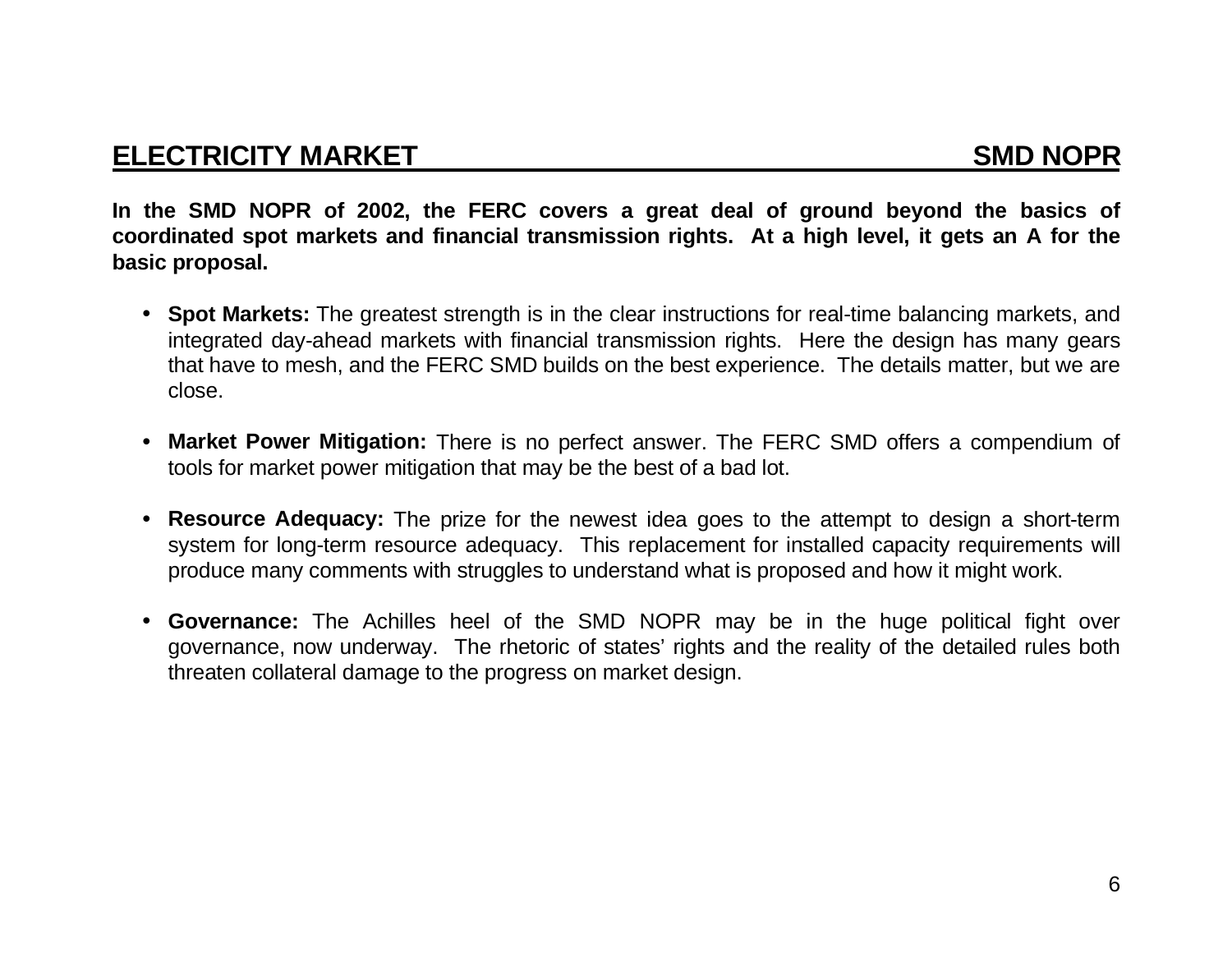# **ELECTRICITY MARKET Design Centerpiece**

### **The coordinated spot market is the design centerpiece.**

One criterion would be the consistency of any feature with operation of the real-time market. There is little room for flexibility here.



The case of PJM is instructive. The market performed badly in 1997 with a poorly designed real-time market. Fixing the real-time market in 1998 corrected the most egregious problems, without requiring a day-ahead market. Later the day-ahead market began but with great care to maintain consistency with the real-time pricing, operations, grid model, and so on.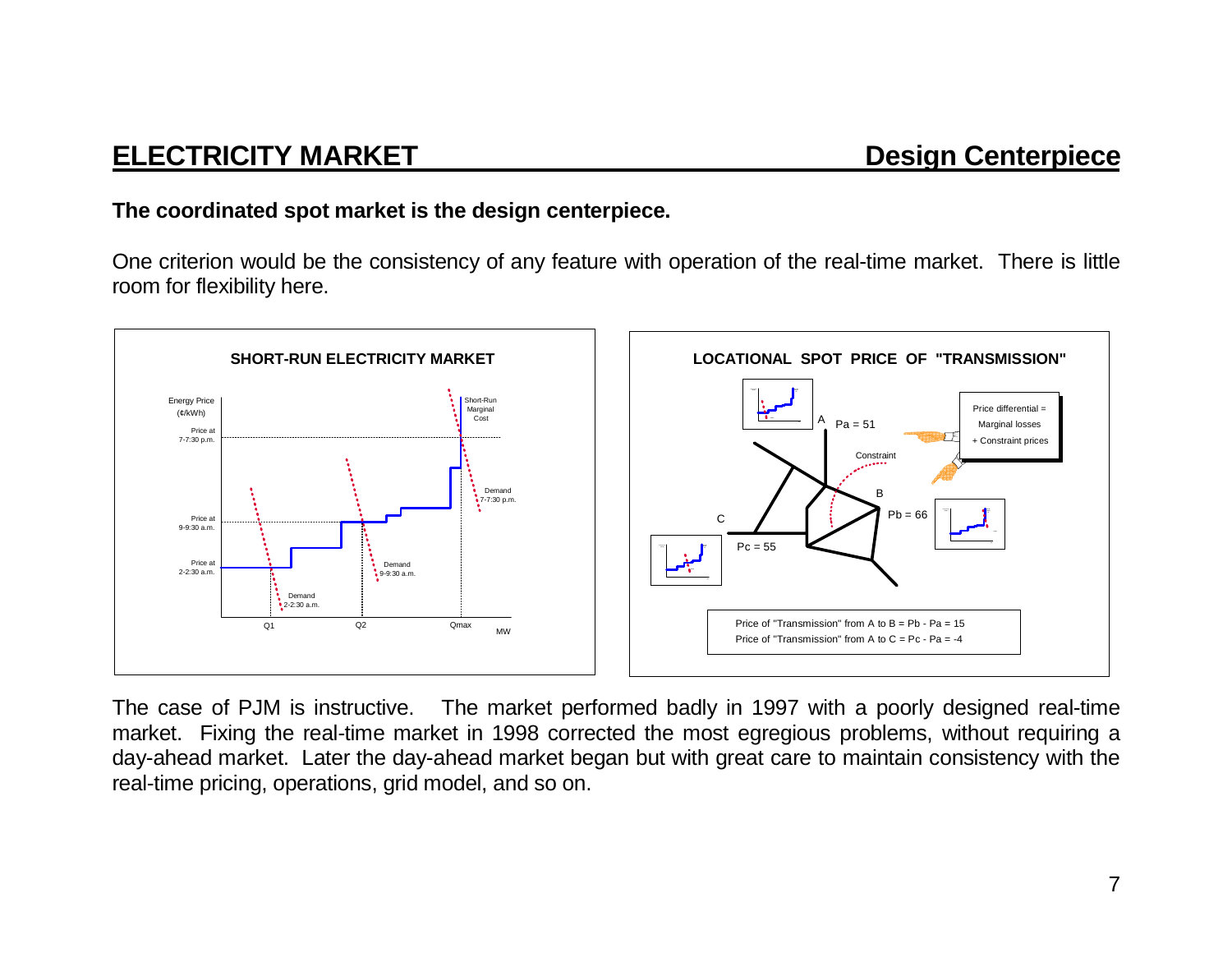**Consider the case of the NOPR day-ahead market design. There is a recognized value of dayahead scheduling and hedging.**

- **Consistent Models:** The SMD NOPR rejects the sometimes argument that the ITP can operate a day-ahead commercial market under simplified models of the grid and assumptions about pricing.
- **Coordinated Operations and Markets:** The SMD NOPR rejects the fallacy that reliable system operations and market operations can be separated. There is no separate exchange and transmission market, as failed in California. The walls between ancillary services markets are broken down to work towards coordinated optimization and clearing by the ITP. There may be differences in the timing of various implementations, but the broad outline of the design is based on sound theory and good use of the experience.
- **Unit Commitment:** The SMD NOPR contains a sophisticated discussion of economic and reliability unit commitment ideas and the choices in allocation of uplift charges to when market-clearing prices are incomplete in supporting the efficient solution. There analysis includes recognition of the necessity that the rules reinforce the incentives needed both day-ahead and in the real-time market. Since we know that there is no first-best solution to the problem, the rule might allow for some regional flexibility

Keep your eye in this ball. The basic design of the real-time market should be replicated everywhere. The day-ahead market should be consistent with the real-time market. Be wary of any suggestions to fix the real-time to support the day-ahead, or to impose inconsistent models. (RTO West ?)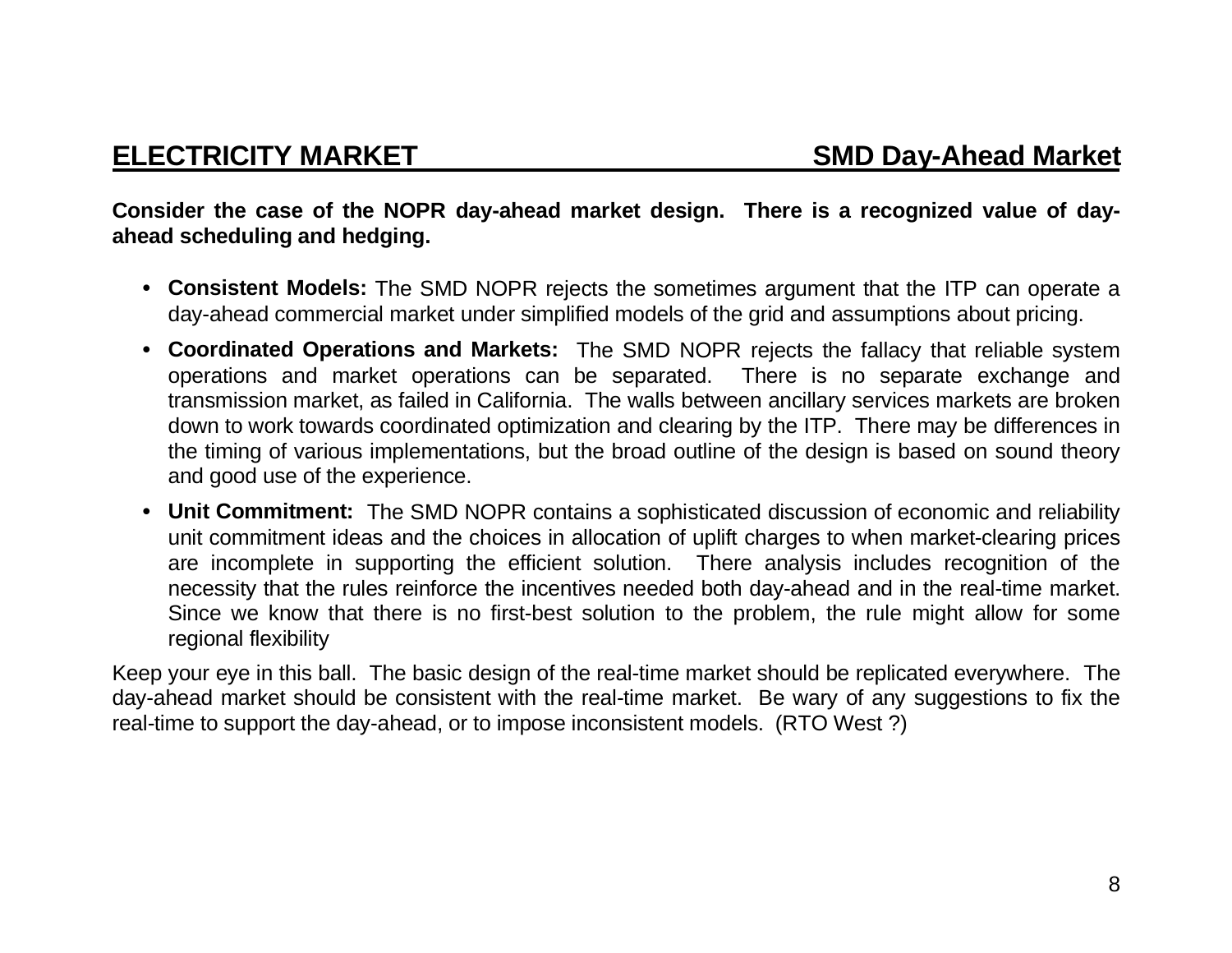**Consider the NOPR proposal for market power mitigation. There is a need for mitigation policies. There are no perfect solutions here, but the SMD NOPR packages the best we have with a constant eye towards consistency with the rest of the design.**

- **Ex ante Rather than Ex-Post:** It is difficult to impose ex post recovery and it would greatly complicate efficient operation of the markets if the results were always subject to change much later.
- **Targeted Rather than Diffuse:** The most obvious problems arise because of local constraints where it is relatively easy to identify those with market power.
- **Bid Caps Not Price Caps:** Bid caps are inputs to operations that have a form and function much like the normal bids a market is designed to evaluate. Paying market-clearing prices greatly simplifies the implementation, especially when there are constraints and locational prices differ. By contrast, uniform price caps create perverse incentives and complicate the evaluation of market power effects.
- **Safety Net:** The SMD NOPR calls for the safety net of \$1000 and recognizes that it is like a substitute for demand side bidding. The argument is consistent with the price level being relatively high and with the need to stimulate demand participation.
- **Automated Mitigation Process:** Comments sought on further proposals that are more complicated, but based on implementation experience in New York. In all cases, there is a careful consideration of the distinctions between scarcity conditions and the exercise of market power, and the need for mitigation rules to be consistent with the rest of the market design.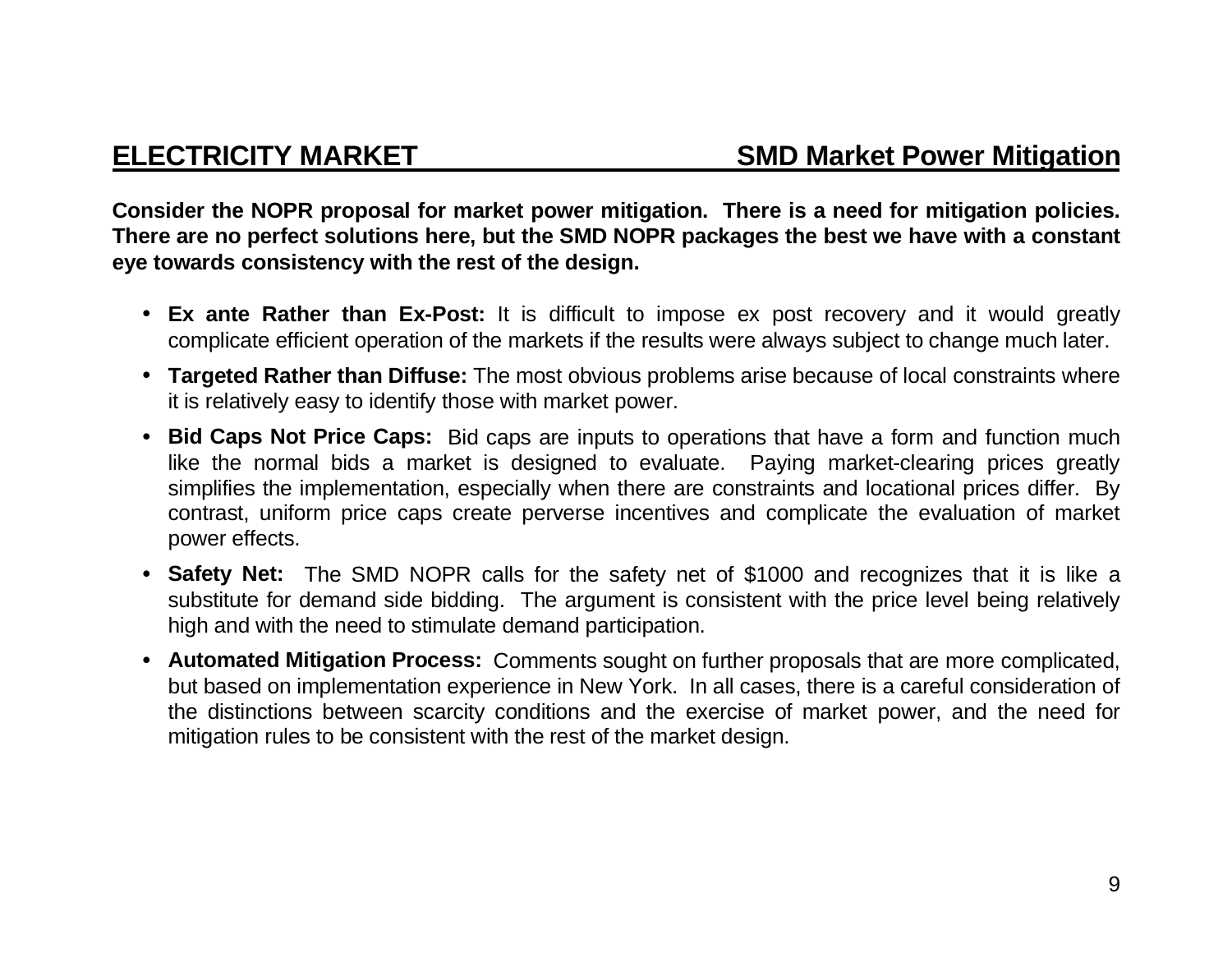**In the case of resource adequacy, there is frustration with the existing installed capacity markets. The SMD NOPR proposal moves the real incentives to the real-time market.**

- **Resource Adequacy:** Forecasts of requirements and public identification of those who have adequate resources and those who may be short. But no measurement or penalties until real-time.
- **Real-Time Penalties:** To the extent possible there would be targeted curtailment of participants who were resource deficient. In addition, purchases from the real-time spot market would be charged at a penalty rate above the default price cap. There are real questions as to the ability to implement targeted curtailment. If the penalties are set high enough to induce voluntary curtailment (para. 531), the resource adequacy program becomes much like an energy-only market.
- **Balanced Schedules:** The incentives of the resources adequacy enforcement would drive the participants to seek balanced schedules from the forward market. If deviations from the balanced schedules are penalized in a way greater than the market-clearing price, there will be strong incentives not to deviate from the schedules. But we know from hard experience that imposing a balanced scheduling requirement greatly complicates operation of the system, especially when the system is stressed. Would the effect of the enforcement rules be the opposite of the intent, to make quick adjustments in times of stress more difficult?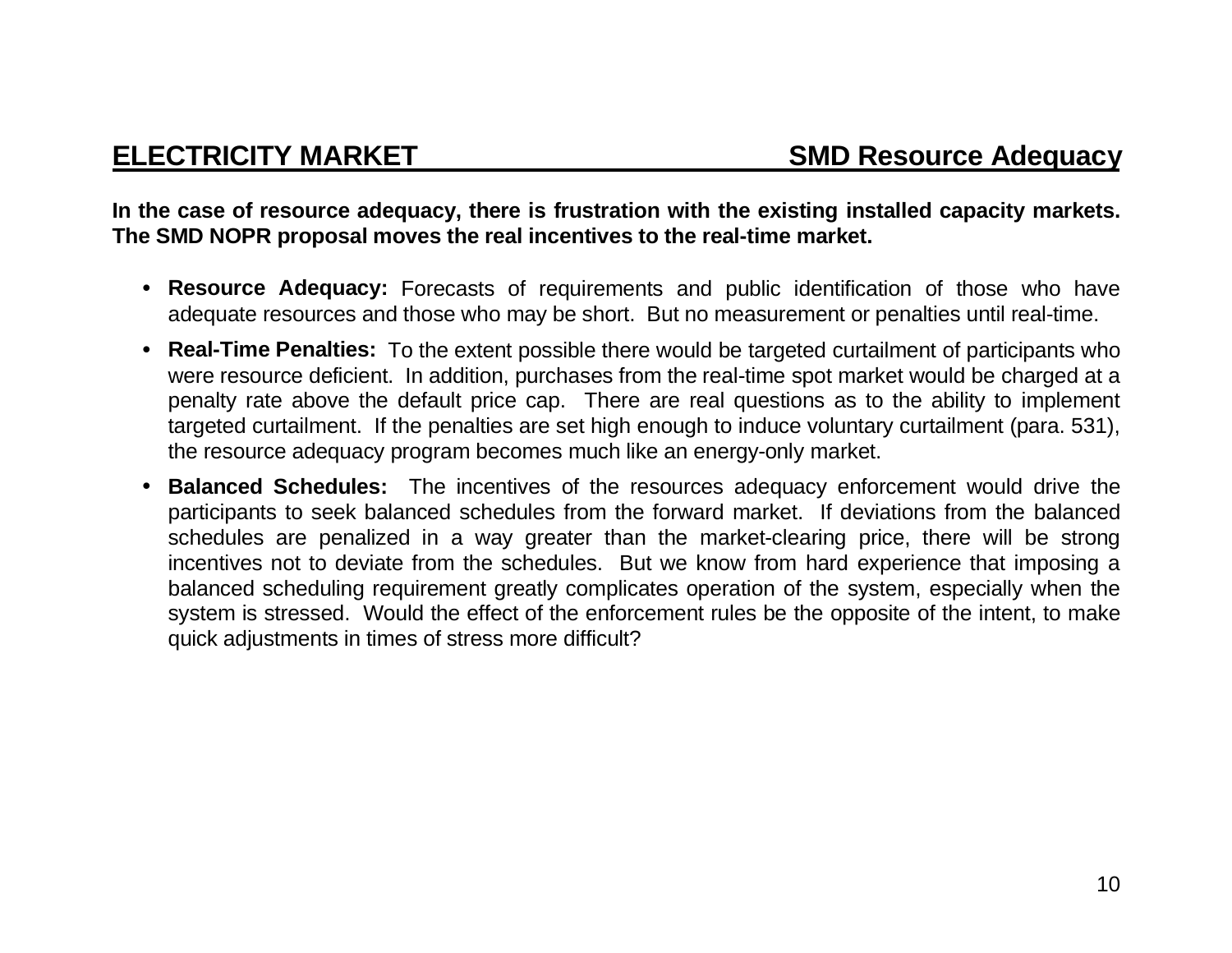**Details, details, details. The details matter, and can matter a lot. The SMD NOPR is a work in process.**

- **Seams:** The SMD NOPR is almost completely silent on how to deal with seams problems that require coordination among ITPS. This is an area for future work.
- **Transmission Investment:** The NOPR presents a challenge to delineate the bright or fuzzy line between merchant transmission investment and regulated transmission investment. The key principle that both can be accommodated is a strong point. But the complexity of how to make the distinctions and provide good incentives for both is still a challenge.
- **Priorities:** The SMD NOPR is a big step for the existing ISOs who are to be the ITPs. It is an even bigger step where the ITPs have not yet begun operation. Not everything needs to be done first, and not everything can be done first. The final rule will need a sense of priorities, and here there might be some regional differences.
	- 1. Real Time Energy and Ancillary Services, coordinated spot market and pricing.
	- 2. Market Power Mitigation and Demand Participation.
	- 3. Financial Transmission Rights.
	- 4. Day-Ahead Market for Scheduling and Pricing.
	- 5. Investment Rules for Transmission and Generation.
	- 6. Seams Rules for Improved Coordination of ITPs.
	- 7.…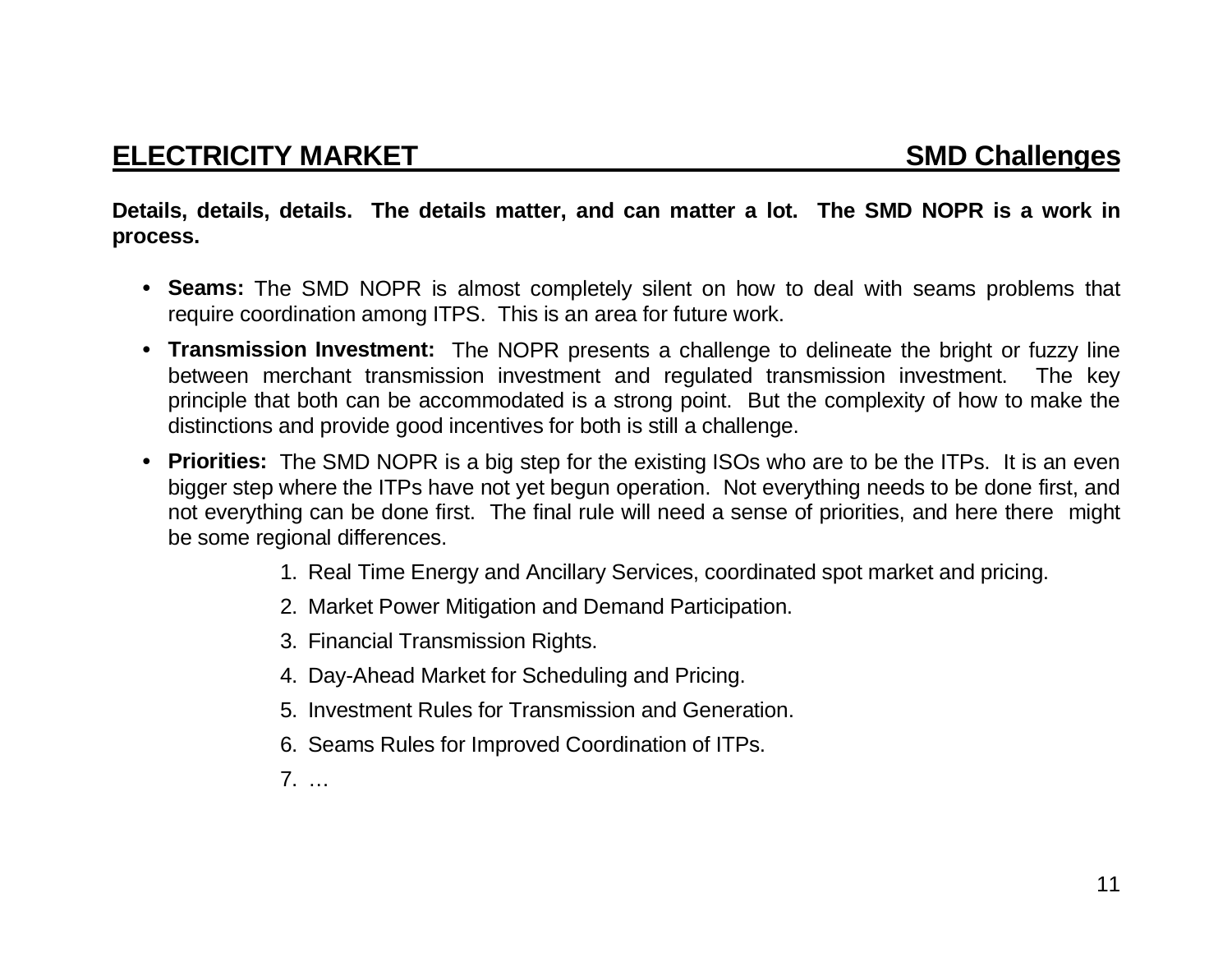# **ELECTRICITY MARKET**

**National progress in implementing the advance of regional transmission organizations under the Millennium Order (Order 2000) still hangs in the balance. Time is running out. If the SMD effort succeeds, workable electricity markets can be obtained. If it fails, … ?**